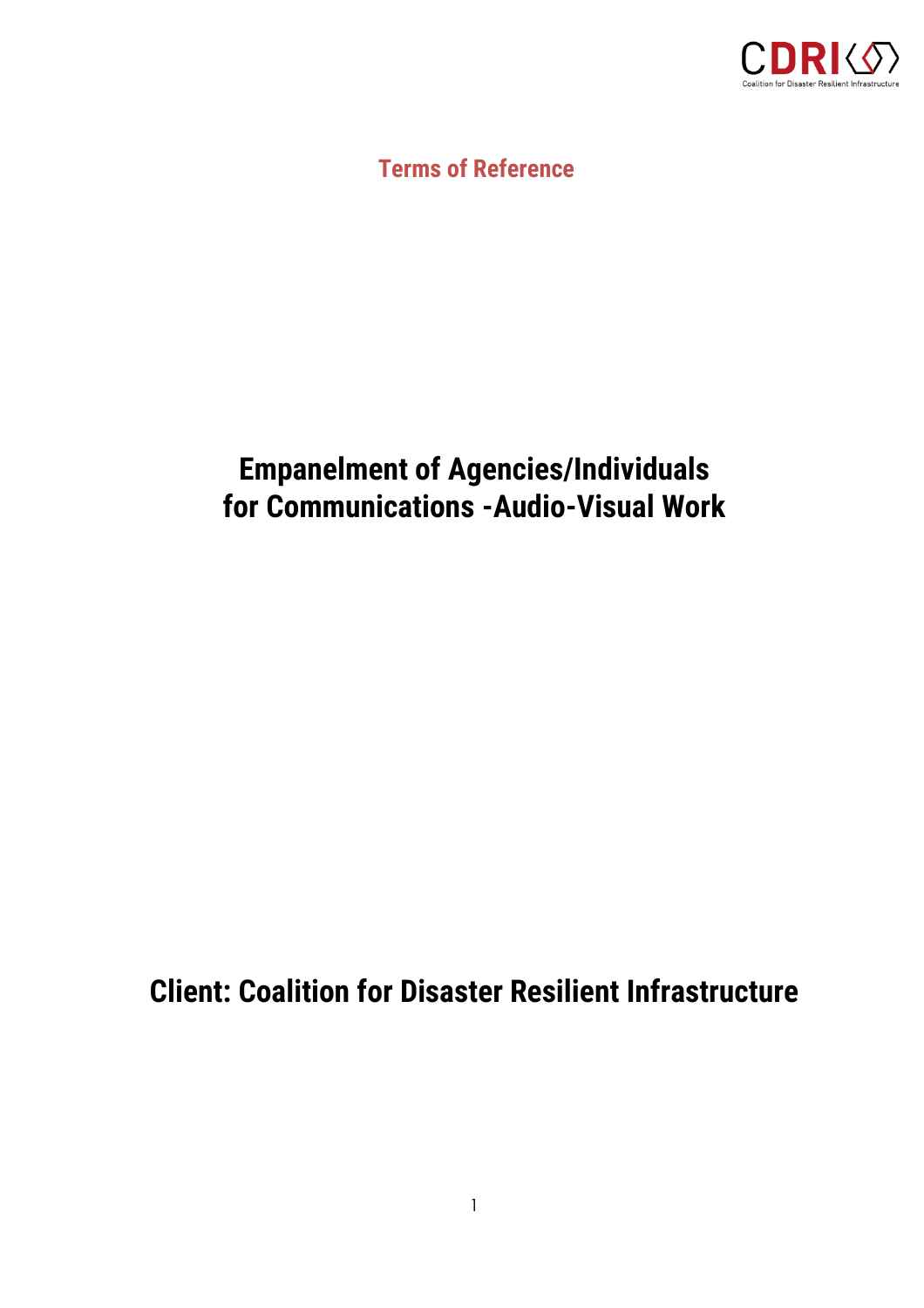

# 1. ABOUT CDRI

The Coalition for Disaster Resilient Infrastructure (CDRI) is a multi-stakeholder global partnership of national governments, UN agencies and programmes, multilateral development banks and financing mechanisms, the private sector, and academic and knowledge institutions. It aims to address the challenges of building resilience into infrastructure systems and development associated with it.

The vision, mission, goal and objectives of CDRI are explicitly linked to the post-2015 development agendas. The Coalition will also contribute to the resilience of the global infrastructure systems in an increasingly interconnected world. The outcome of such a collaboration would be aimed at building resilient economies and resilient people through cross-sector commitments at all levels towards adaptation and resilience with concrete outcomes that will bring resilience action to global scale.

The Government of India has established a Society in New Delhi to act as the Secretariat of CDRI. The Secretariat functions under the direction of the international Governing Council and implements the programs of CDRI.

CDRI Website[: www.cdri.world](file:///C:/Users/HP/Downloads/www.cdri.world)

# **2.** PURPOSE OF THIS ASSIGNMENT

CDRI intends to select audio/visual agencies/individuals for assisting the communications team of CDRI by providing various communication collateral for promotions and ongoing communications work for print and web.

In this regard, CDRIS invites proposals from interested and eligible agencies/firms to provide the services as detailed in this TOR.

## 3. AWARD of CONTRACT/ SELECTION of TENDER

### **1. Preliminary scrutiny based on eligibility criteria**

- i) The bidder must quote for a minimum of 70% of all the services mentioned under Annexure 1 Scope of Work.
- ii) A firm/agency will be selected under Quality- and Cost-Based Selection (QCBS) method and procedures described in this document.
- iii) The agency is required to create a proposal/presentation on their plan to execute the contract. Proposals not conforming to such preliminary requirements are liable for rejection.
- iv) Responsiveness of the bids shall be determined based on the contents of the bid itself and supporting documentary evidence and shall not be determined by extrinsic evidence.

### **2. Evaluation Process**

- 1. CDRI will ask for presentations from the agencies. Proposals will be evaluated based on the presentation of the work done and experience by the invited agencies
- 2. Failure on part of bidder to arrange for the presentation on the date & place fixed shall result in the rejection of bids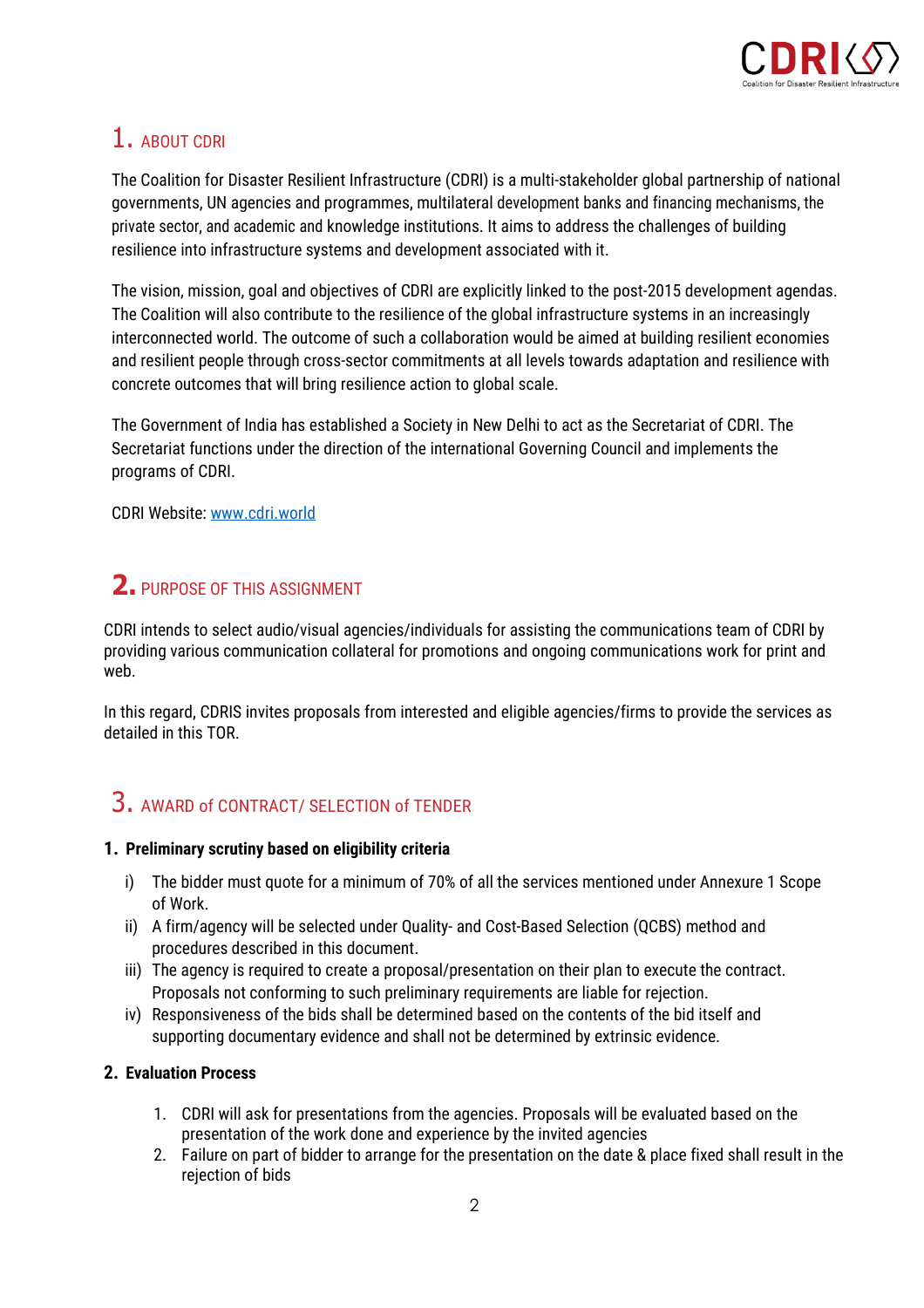

- 3. The presentation/proposal shall also cover the cost/budget quoted by the agency for the assignment, basis the scope of work
- 4. CDRI will finalise the agency basis the technical and financial presentation. The decision of CDRI shall be final in this regard.
- **5.** The place for presentation/discussion shall be conveyed to the bidders at an appropriate date.

#### **Proposals shall be evaluated as follows:**

Evaluation Criteria for bids - **100 points:**

| <b>Technical Proposal (100 points)</b>                                        | <b>Points</b> |
|-------------------------------------------------------------------------------|---------------|
| Understanding of ToR and the scope of work                                    | 20            |
| Experience of creating and editing videos                                     | 30            |
| Acceptability of the scope of work and presenting a proposal on delivering it | 30            |
| Samples to be shared of videos                                                | 20            |

#### **Financial Scores**

The applicant scoring more than 70% in the technical evaluation shall be considered for financial evaluation.

75 % weightage will be awarded for Technical Proposal and 25 % weightage will be awarded for Financial Proposal.

Technical Bid will be assigned a technical score (Ts) out of a maximum of 100 points.

**Maximum Score on Financial Proposal (PP): 100** points to the technically qualified lowest bidder. Other qualified bidders shall be assigned financial score on percentile basis.

75 % weightage will be awarded for Technical Proposal and 25 % weightage will be awarded for Financial Proposal.

Composite Score (S) =  $Ts * 0.75 + Fn * 0.25 TT + PP = Higher Points$ 

The Bidder with the highest Composite Score (S) would be considered for award of contract and will be called for negotiations, if required.

**Proposal Submission**: The proposals should be submitted electronically to E-mail: **tender.projects@cdri.world** by 1730 hrs (IST) on 16 February 2022 in PDF format.

\*\*\*\*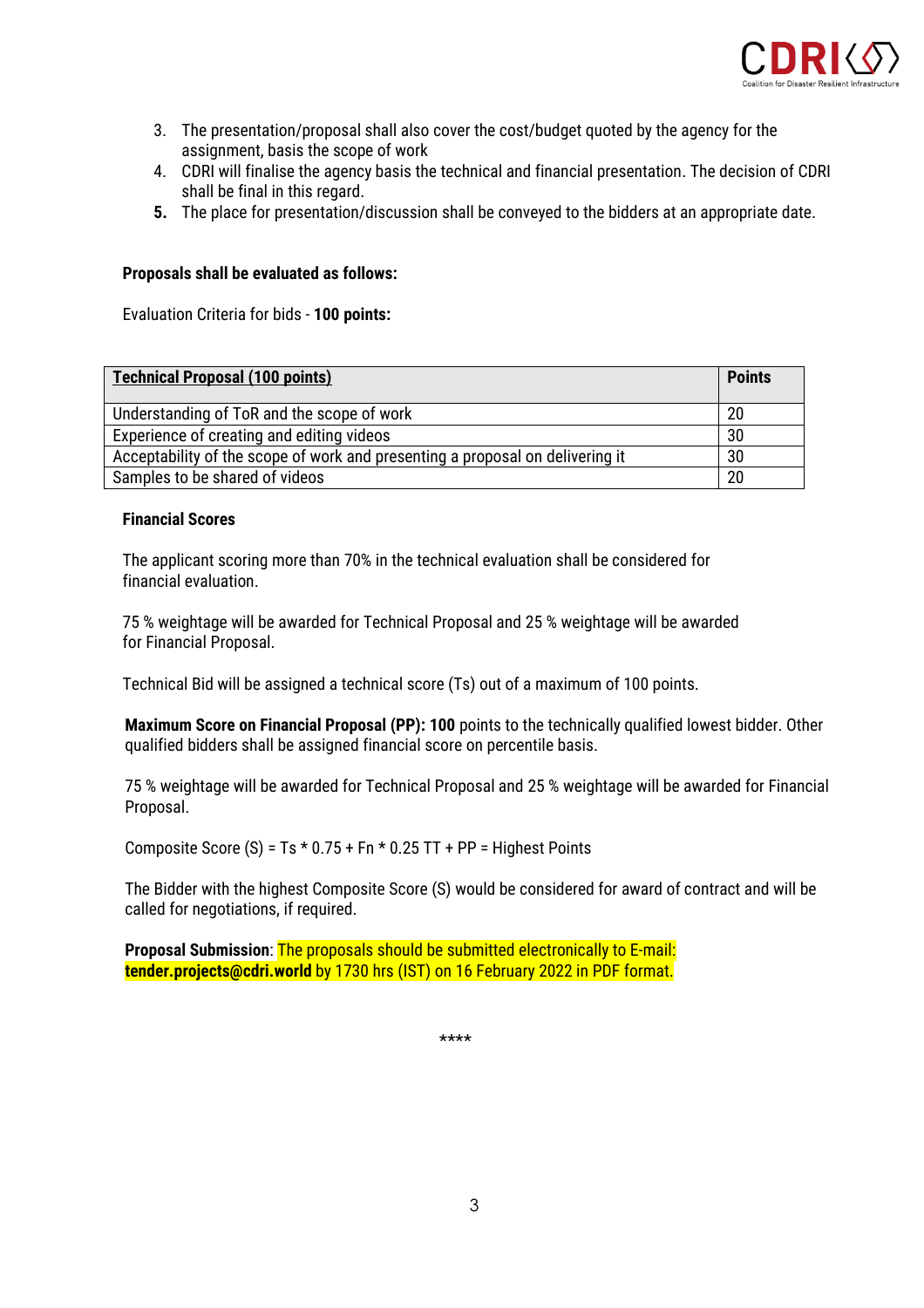

#### ANNEXURE I - SCOPE OF WORK

#### **OVERVIEW**

The purpose of this consultancy is to support the communications work of CDRI with a focus on designing communication collateral for CDRI projects, programmes, events and ongoing communications work.

#### **PURPOSE**

CDRI intends to empanel agencies/individuals for creating regular communications collateral along with creatives for events and programmes.

In this regard, CDRI invites proposals from interested and eligible agencies/firms to provide the services as detailed in this TOR.

#### **STATEMENT OF WORK:**

The company is expected to deliver on the following aspects and can quote as per Annexure II below.

- Audio
	- Radio/TV ads (script and development)
	- Podcasts (Shoot, Record and Populate)
- Video
	- Video Editing
	- Video Editing Basic additions (Adding Logo in the video + Adding transcript in the edited video)
	- Video creation (of various duration) + VO + footage
	- Video creation + VO + Footage + With/without Script writing
	- Video creation + VO + Footage + With/without Animation
- Interview/photo shoot/video shoot (Includes cost for 2 camera/1 lapel) Half day/ Full day

**NOTE:** All materials generated for promotion of CDRI's work will be the property of CDRI, with CDRI holding all intellectual property rights.

#### **TIMEFRAME**

The agency will be onboarded for a period of one year, with the option to extend the contract basis their performance.

#### **PAYMENT**

Bills are to be submitted on a monthly basis/activity basis for approval by CDRI, followed by electronic payment.